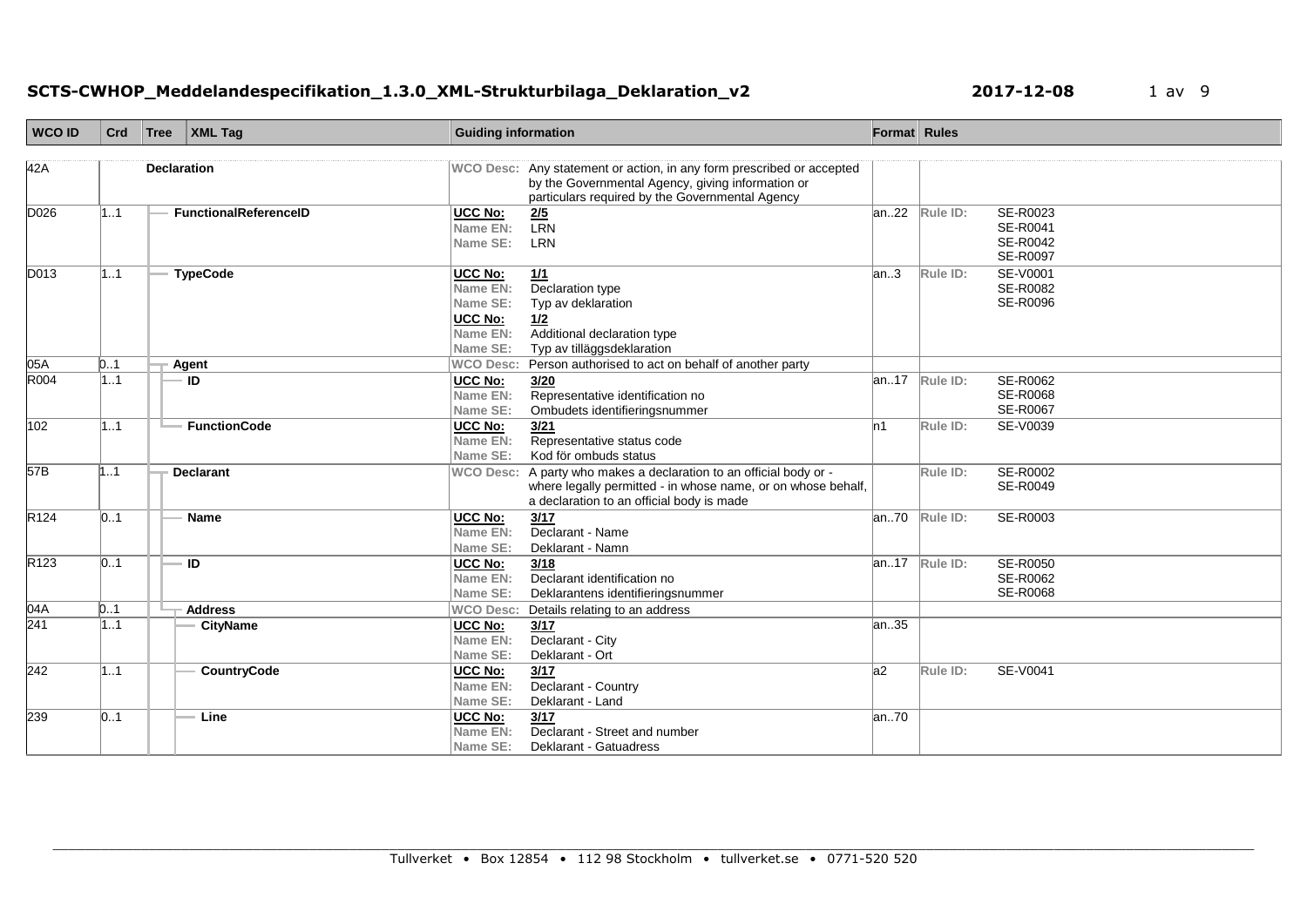# **SCTS-CWHOP\_Meddelandespecifikation\_1.3.0\_XML-Strukturbilaga\_Deklaration\_v2 2017-12-08** 2 av 9

| <b>WCO ID</b>    | Crd            | Tree | XML Tag                   | <b>Guiding information</b>             |                                                                                                                                                                        | Format Rules |          |                             |
|------------------|----------------|------|---------------------------|----------------------------------------|------------------------------------------------------------------------------------------------------------------------------------------------------------------------|--------------|----------|-----------------------------|
| 245              | 11             |      | <b>PostcodelD</b>         | <b>UCC No:</b><br>Name EN:<br>Name SE: | 3/17<br>Declarant - Postcode<br>Deklarant - Postnummer                                                                                                                 | an.9         |          |                             |
| 67A              | 1.1            |      | GoodsShipment             |                                        | WCO Desc: Details about the movement and the handling of goods<br>shipped together on one or more means of transport between<br>original consignor and final consignee |              |          |                             |
| 28A              | 11             |      | Consignment               | <b>WCO Desc:</b>                       | Details about the transport between a consignor and a<br>consignee as specified in the transport contract document                                                     |              |          |                             |
| 096              | 11             |      | <b>ContainerCode</b>      | <b>UCC No:</b><br>Name EN:<br>Name SE: | Z/2<br>Container<br>Container                                                                                                                                          | ln 1         | Rule ID: | <b>SE-R0005</b><br>SE-V0007 |
| 64A              | D1             |      | GoodsLocation             |                                        | WCO Desc: Information about the place where the goods are located                                                                                                      |              | Rule ID: | SE-R0069<br>SE-R0081        |
| L016             | 01             |      | <b>Name</b>               | UCC No:<br>Name EN:<br>Name SE:        | 5/23<br>Location of goods - Identification of location<br>Varornas förvaringsplats - Identifiering av platsen                                                          | an35         |          |                             |
| L017             | 0.1            |      | <b>ID</b>                 | <b>UCC No:</b><br>Name EN:<br>Name SE: | 5/23<br>Location of goods - Additional identifier<br>Varornas förvaringsplats - Tilläggskod                                                                            | n.3          |          |                             |
| L <sub>110</sub> | 11             |      | <b>TypeCode</b>           | UCC No:<br>Name EN:<br>Name SE:        | 5/23<br>Location of goods - Type of location<br>Varornas förvaringsplats - Typ av plats                                                                                | la1          | Rule ID: | SE-V0044                    |
| 04A              | 1.1            |      | <b>Address</b>            | <b>WCO Desc:</b>                       | Details relating to an address                                                                                                                                         |              |          |                             |
| 410              | 11             |      | <b>TypeCode</b>           | UCC No:<br>Name EN:<br>Name SE:        | 5/23<br>Location of goods - Qualifier of the identification<br>Varornas förvaringsplats - Kod för identifieringsmetod                                                  | la1          | Rule ID: | SE-V0043                    |
| 241              | 01             |      | <b>CityName</b>           | UCC No:<br>Name EN:<br>Name SE:        | 5/23<br>Location of goods - City<br>Varornas förvaringsplats - Ort                                                                                                     | an35         |          |                             |
| 242              | 11             |      | CountryCode               | UCC No:<br>Name EN:<br>Name SE:        | 5/23<br>Location of goods - Country<br>Varornas förvaringsplats - Land                                                                                                 | a2           | Rule ID: | SE-V0041                    |
| 239              | 01             |      | Line                      | <b>UCC No:</b><br>Name EN:<br>Name SE: | 5/23<br>Location of goods - Street and number<br>Varornas förvaringsplats - Gatuadress                                                                                 | an70         |          |                             |
| 245              | 0.1            |      | PostcodelD                | UCC No:<br>Name EN:<br>Name SE:        | 5/23<br>Location of goods - Postcode<br>Varornas förvaringsplats - Postnummer                                                                                          | an.9         |          |                             |
| 31B              | $\mathsf{D}$ . |      | <b>TransportEquipment</b> |                                        | WCO Desc: Details of Transport equipment used for the consignment                                                                                                      |              |          |                             |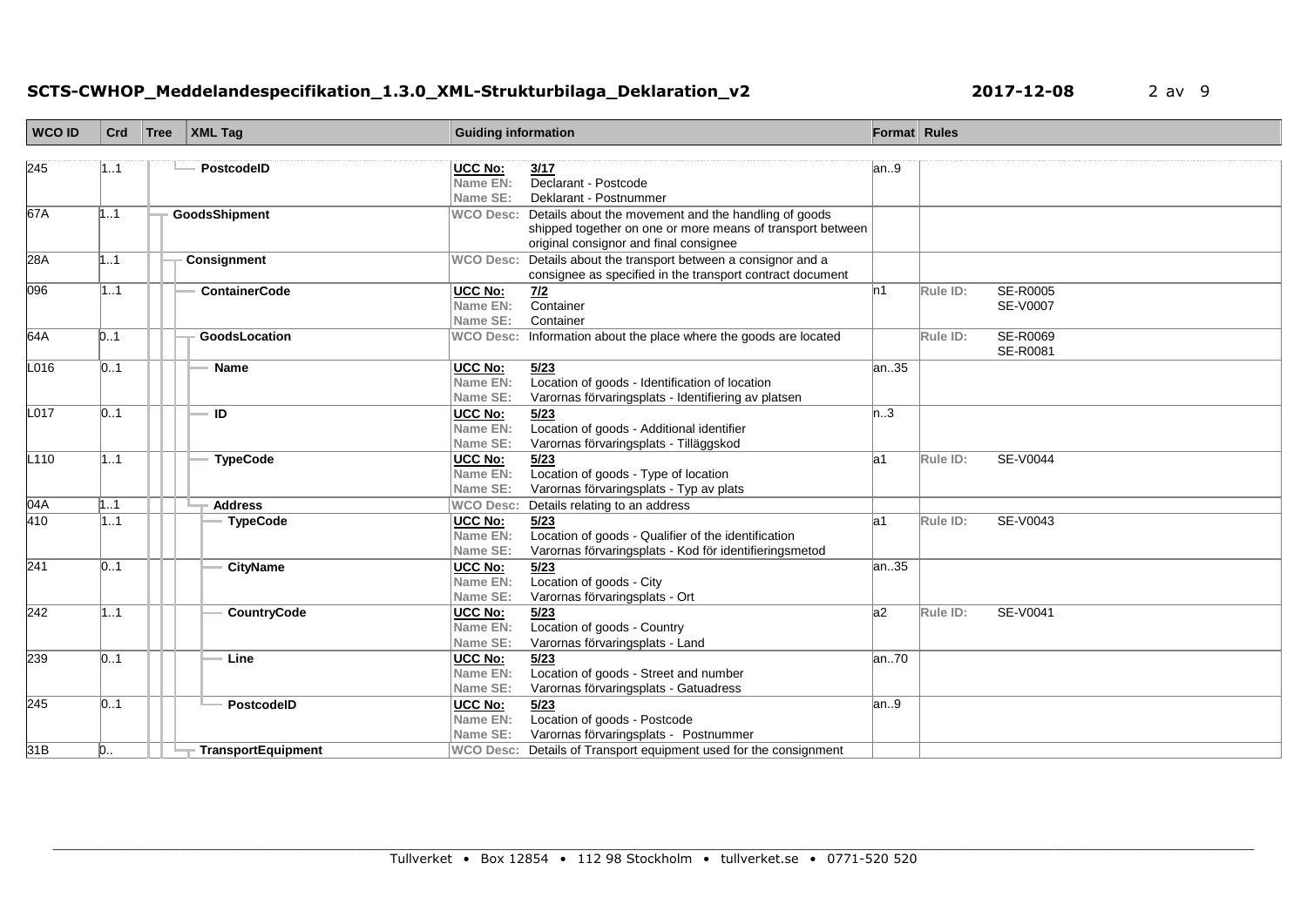# **SCTS-CWHOP\_Meddelandespecifikation\_1.3.0\_XML-Strukturbilaga\_Deklaration\_v2 2017-12-08** 3 av 9

| <b>WCO ID</b> | Crd  | Tree | $\vert$ XML Tag               | <b>Guiding information</b>             |                                                                                                                                                                                                                                 | Format Rules |                |                             |
|---------------|------|------|-------------------------------|----------------------------------------|---------------------------------------------------------------------------------------------------------------------------------------------------------------------------------------------------------------------------------|--------------|----------------|-----------------------------|
|               |      |      |                               |                                        |                                                                                                                                                                                                                                 |              |                |                             |
|               | 9999 |      |                               |                                        |                                                                                                                                                                                                                                 |              |                |                             |
| 159           | 1.1  |      | $=$ ID                        | UCC No:<br>Name EN:<br>Name SE:        | 7/10<br>Container identification number<br>Containernummer                                                                                                                                                                      | an17         |                |                             |
| 99B           | 0.1  |      | <b>Destination</b>            | <b>WCO Desc:</b>                       | Details related to the country of destination                                                                                                                                                                                   |              |                |                             |
| 465           | 1.1  |      | CountryCode                   | UCC No:<br>Name EN:<br>Name SE:        | 5/8<br>Country of destination code<br>Kod för destinationsland                                                                                                                                                                  | a2           | Rule ID:       | SE-V0041<br>SE-R0044        |
| 95B           | 0.1  |      | <b>ExportCountry</b>          | <b>WCO Desc:</b>                       | Details related to the export country                                                                                                                                                                                           |              |                |                             |
| 062           | 1.1  |      | $\blacksquare$                | <b>UCC No:</b><br>Name EN:<br>Name SE: | 5/14<br>Country of dispatch/export code<br>Kod för avsändnings-/exportland                                                                                                                                                      | a2           | Rule ID:       | SE-V0041<br>SE-R0045        |
| 65A           | 0.1  |      | GoodsMeasure                  | <b>WCO Desc:</b>                       | Details about the goods weight, quantities, and amounts                                                                                                                                                                         |              |                |                             |
| 126           | 1.1  |      | <b>GrossMassMeasure</b>       | UCC No:<br>Name EN:<br>Name SE:        | 6/5<br>Gross mass (kg)<br>Bruttovikt (kg)                                                                                                                                                                                       |              | n16,6 Rule ID: | SE-R0001                    |
| 68A           | 999  |      | GovernmentAgencyGoodsItem     | <b>WCO Desc:</b>                       | Goods item as declared to Government Agency                                                                                                                                                                                     |              |                |                             |
| 006           | 1.1  |      | <b>SequenceNumeric</b>        | UCC No:<br>Name EN:<br>Name SE:        | 1/6<br>Goods item number<br>Varupostnummer                                                                                                                                                                                      | n.5          | Rule ID:       | SE-R0006<br><b>SE-R0007</b> |
| 114           | 1.1  |      | <b>StatisticalValueAmount</b> | <b>UCC No:</b><br>Name EN:<br>Name SE: | 8/6<br>Statistical value<br>Statistiskt värde                                                                                                                                                                                   | n.16,2       |                |                             |
| 02A           | 0.99 |      | <b>AdditionalDocument</b>     | <b>WCO Desc:</b>                       | Details related to additional documents supplied as part of a<br>declaration or sought as part of a response                                                                                                                    |              |                |                             |
| D005          | 1.1  |      | ID                            | <b>UCC No:</b><br>Name EN:<br>Name SE: | 2/3<br>Documents produced, certificates and authorisations,<br>additional references - Document identifier<br>Framlagda dokument, certifikat och tillstånd, ytterligare<br>referensuppgifter - Dokumentets identitetsbeteckning | an.35        |                |                             |
| <b>D006</b>   | 11   |      | <b>TypeCode</b>               | UCC No:<br>Name EN:<br>Name SE:        | 2/3<br>Documents produced, certificates and authorisations,<br>additional references - Document type<br>Framlagda dokument, certifikat och tillstånd, ytterligare<br>referensuppgifter - Dokumenttyp                            | lan4         | Rule ID:       | SE-V0011                    |
| 03A           | 0.99 |      | AdditionalInformation         | <b>WCO Desc:</b>                       | Special request to government from declarant to take or not<br>to take action                                                                                                                                                   |              | Rule ID:       | SE-R0009                    |
| 226           | 01   |      | <b>StatementCode</b>          | <b>UCC No:</b><br>Name EN:             | 2/2<br>Additional information - Coded version                                                                                                                                                                                   | lan5         | Rule ID:       | SE-V0013                    |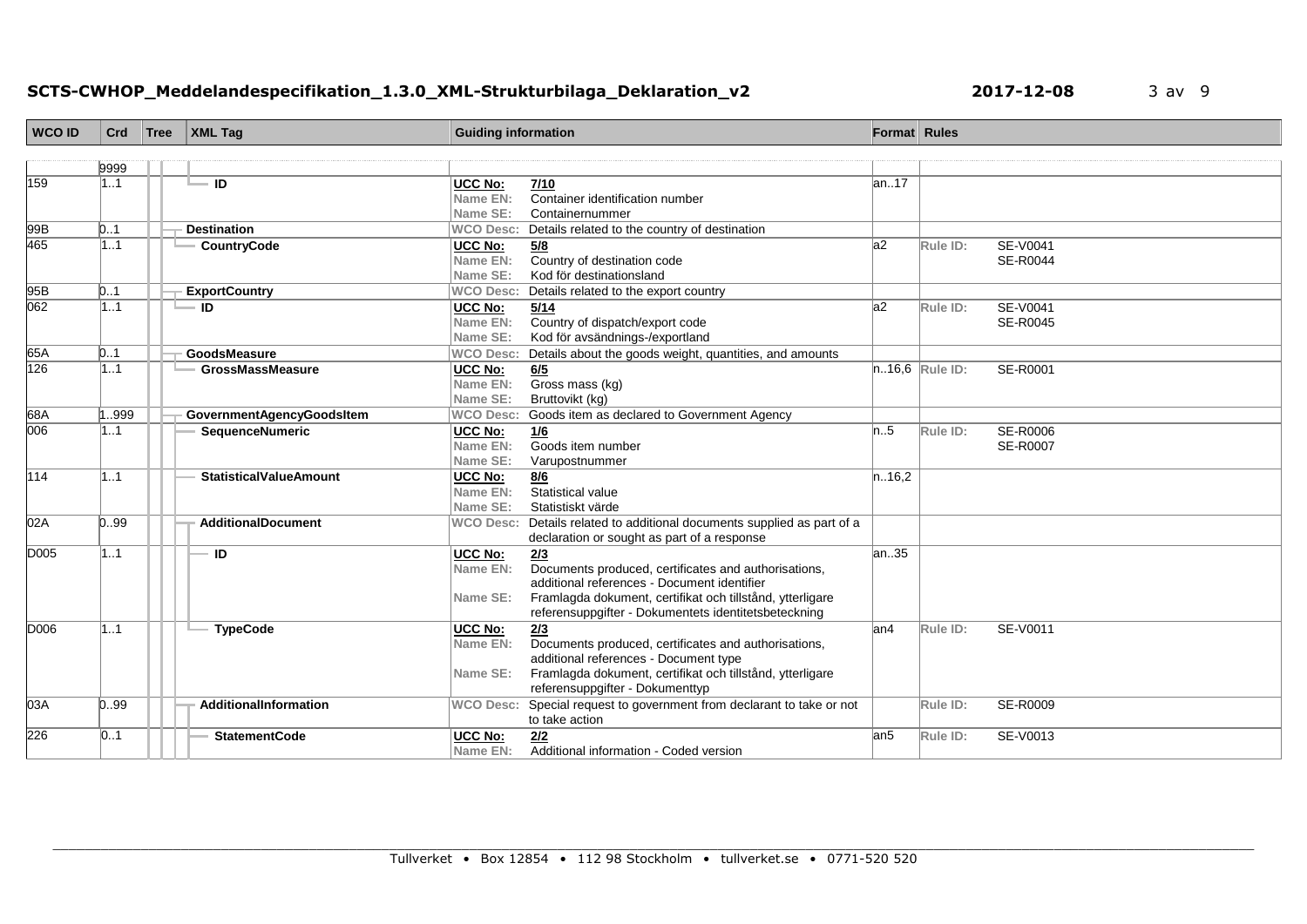# **SCTS-CWHOP\_Meddelandespecifikation\_1.3.0\_XML-Strukturbilaga\_Deklaration\_v2 2017-12-08** 4 av 9

| <b>WCO ID</b> | Crd   | Tree | <b>XML Tag</b>              | <b>Guiding information</b>                                                                                                                                                         |                                                                                                                                                                                                                                                                                                                                                                             |       | Format Rules                                                                                             |
|---------------|-------|------|-----------------------------|------------------------------------------------------------------------------------------------------------------------------------------------------------------------------------|-----------------------------------------------------------------------------------------------------------------------------------------------------------------------------------------------------------------------------------------------------------------------------------------------------------------------------------------------------------------------------|-------|----------------------------------------------------------------------------------------------------------|
|               |       |      |                             |                                                                                                                                                                                    |                                                                                                                                                                                                                                                                                                                                                                             |       |                                                                                                          |
|               |       |      |                             | Name SE:                                                                                                                                                                           | Ytterligare uppgifter - I kodform                                                                                                                                                                                                                                                                                                                                           |       |                                                                                                          |
| 225           | 0.1   |      | <b>StatementDescription</b> | UCC No:<br>Name EN:<br>Name SE:                                                                                                                                                    | 2/2<br>Additional information - Free text description<br>Ytterligare uppgifter - Fritextbeskrivning                                                                                                                                                                                                                                                                         | an512 |                                                                                                          |
| 23A           | 1.1   |      | <b>Commodity</b>            |                                                                                                                                                                                    | WCO Desc: Details about the properties of the goods                                                                                                                                                                                                                                                                                                                         |       | SE-R0072<br>Rule ID:<br>SE-R0073<br><b>SE-R0074</b><br>SE-R0075<br>SE-R0076                              |
| 137           | 1.1   |      | <b>Description</b>          | UCC No:<br>Name EN:<br>Name SE:                                                                                                                                                    | 6/8<br>Description of goods<br>Varubeskrivning                                                                                                                                                                                                                                                                                                                              | an512 |                                                                                                          |
| 21A           | 0.201 |      | Classification              | <b>WCO Desc:</b>                                                                                                                                                                   | Details about the non-commercial categorization of a<br>commodity by a standard-setting organization                                                                                                                                                                                                                                                                        |       |                                                                                                          |
| 145           | 11    |      | <b>ID</b>                   | <b>UCC No:</b><br>Name EN:<br>Name SE:<br>UCC No:<br>Name EN:<br>Name SE:<br>UCC No:<br>Name EN:<br>Name SE:<br>UCC No:<br>Name EN:<br>Name SE:<br>UCC No:<br>Name EN:<br>Name SE: | 6/13<br>CUS code<br>CUS-kod<br>6/14<br>Commodity code - Combined nomenclature code<br>Varukod - KN-nummer<br>6/15<br>Commodity code - TARIC code<br>Varukod - Taric-nummer<br>6/16<br>Commodity code - TARIC additional code(s)<br>Varukod - Taric-tilläggsnummer<br>6/17<br>Commodity code - National additional code(s)<br>Varukod - nationellt/nationella tilläggsnummer |       | $ an.18 $ Rule ID:<br><b>SE-V0037</b><br>SE-V0045<br>SE-V0046<br>SE-V0047<br>SE-V0048<br><b>SE-R0077</b> |
|               | 1.1   |      | IdentificationTypeCode      | <b>UCC No:</b><br>Name EN:<br>Name SE:                                                                                                                                             | M/A<br>Classification qualifier<br>Kvalificerare för klassificering                                                                                                                                                                                                                                                                                                         | an.3  | Rule ID:<br><b>SE-V0014</b>                                                                              |
| 50A           | 0.1   |      | <b>DutyTaxFee</b>           | <b>WCO Desc:</b>                                                                                                                                                                   | Calculation one instance one duty, one tax, one fee<br>Comment: Each instance of this class is to be used for a<br>single occurence of duty, tax or fee                                                                                                                                                                                                                     |       |                                                                                                          |
| 164           | 1.1   |      | <b>DutyRegimeCode</b>       | <b>UCC No:</b><br>Name EN:                                                                                                                                                         | 4/17<br>Preference                                                                                                                                                                                                                                                                                                                                                          | n3    | Rule ID:<br>SE-V0040                                                                                     |
| 65A           | 0.1   |      | GoodsMeasure                | <b>WCO Desc:</b>                                                                                                                                                                   | Details about the goods weight, quantities, and amounts                                                                                                                                                                                                                                                                                                                     |       |                                                                                                          |
| 126           | 0.1   |      | <b>GrossMassMeasure</b>     | <b>UCC No:</b>                                                                                                                                                                     | 6/5                                                                                                                                                                                                                                                                                                                                                                         |       | $n.16,6$ Rule ID:<br>SE-R0001                                                                            |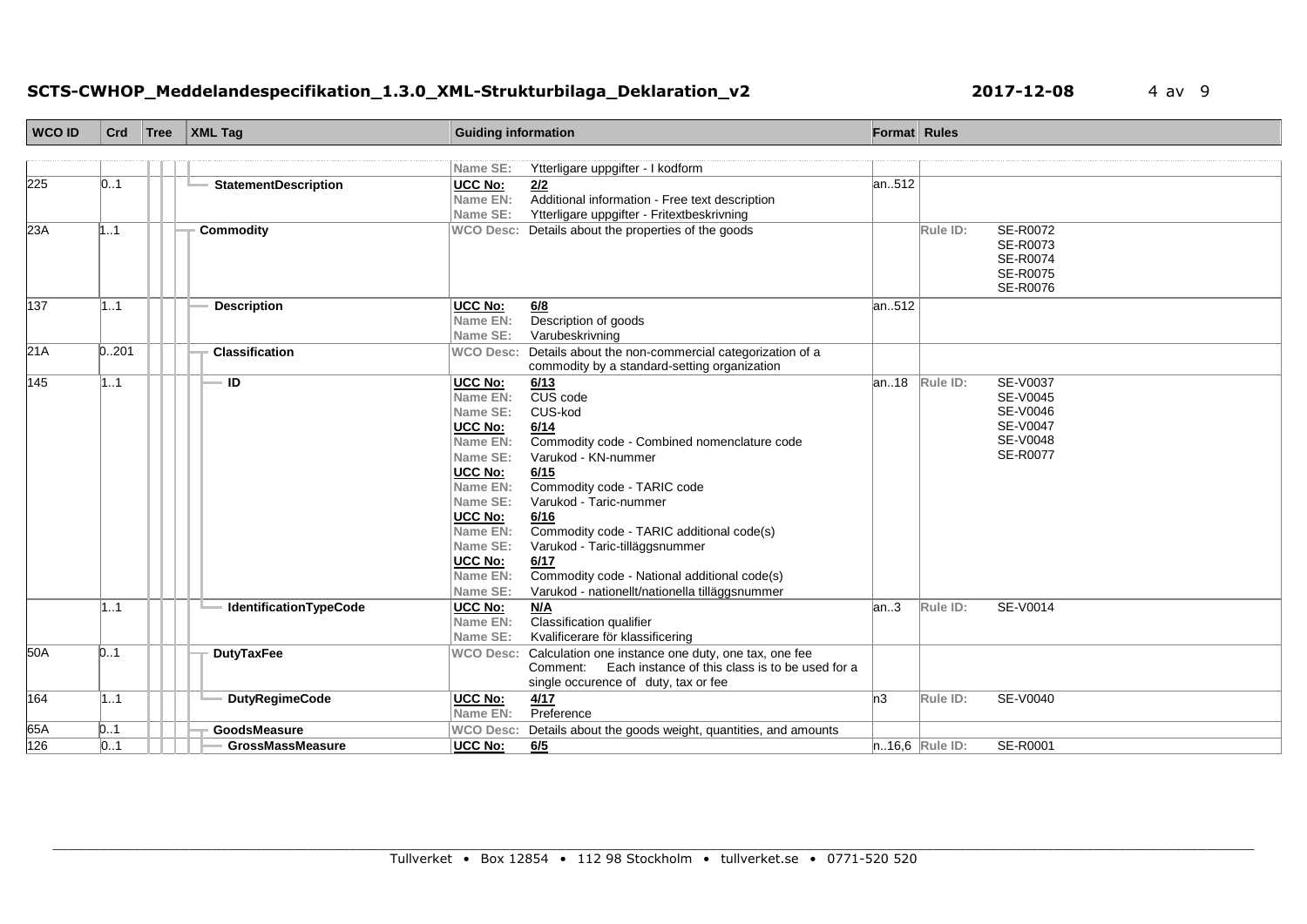# **SCTS-CWHOP\_Meddelandespecifikation\_1.3.0\_XML-Strukturbilaga\_Deklaration\_v2 2017-12-08** 5 av 9

| <b>WCO ID</b>           | Crd       | Tree | XML Tag                    | <b>Guiding information</b>   |                                                                              | Format Rules |                |                 |
|-------------------------|-----------|------|----------------------------|------------------------------|------------------------------------------------------------------------------|--------------|----------------|-----------------|
|                         |           |      |                            |                              |                                                                              |              |                |                 |
|                         |           |      |                            | Name EN:                     | Gross mass (kg)                                                              |              |                |                 |
|                         |           |      |                            | Name SE:                     | Bruttovikt (kg)                                                              |              |                |                 |
| 130                     | 01        |      | <b>TariffQuantity</b>      | UCC No:                      | 6/2                                                                          | n.16,6       |                |                 |
|                         |           |      |                            | Name EN:<br>Name SE:         | Supplementary units<br>Extra mängdenheter                                    |              |                |                 |
| 31B                     | 0         |      | TransportEquipment         | <b>WCO Desc:</b>             | Details of Transport equipment used for the consignment                      |              |                |                 |
|                         | 9999      |      |                            |                              |                                                                              |              |                |                 |
| 159                     | 1.1       |      | ID                         | UCC No:                      | 7/10                                                                         | lan17        |                |                 |
|                         |           |      |                            | Name EN:                     | Container identification number                                              |              |                |                 |
|                         |           |      |                            | Name SE:                     | Containernummer                                                              |              |                |                 |
| 99B                     | 0.1       |      | <b>Destination</b>         | <b>WCO Desc:</b>             | Details related to the country of destination                                |              |                |                 |
| 465                     | 1.1       |      | CountryCode                | <b>UCC No:</b>               | 5/8                                                                          | a2           | Rule ID:       | SE-V0041        |
|                         |           |      |                            | Name EN:                     | Country of destination code<br>Kod för destinationsland                      |              |                | <b>SE-R0044</b> |
| 95B                     | 0.1       |      | <b>ExportCountry</b>       | Name SE:<br><b>WCO Desc:</b> | Details related to the export country                                        |              |                |                 |
| 062                     | 1.1       |      | $=$ ID                     | <b>UCC No:</b>               | 5/14                                                                         | la2          | Rule ID:       | <b>SE-V0041</b> |
|                         |           |      |                            | Name EN:                     | Country of dispatch/export code                                              |              |                | SE-R0045        |
|                         |           |      |                            | Name SE:                     | Kod för avsändnings-/exportland                                              |              |                |                 |
| 70A                     | 1.1       |      | <b>GovernmentProcedure</b> | <b>WCO Desc:</b>             | Details about the current and previous government procedure                  |              | Rule ID:       | SE-R0063        |
|                         |           |      |                            |                              |                                                                              |              |                | <b>SE-R0064</b> |
| 166                     | 11        |      | <b>CurrentCode</b>         | UCC No:                      | 1/10                                                                         | an.3         | Rule ID:       | SE-V0051        |
|                         |           |      |                            | Name EN:                     | Procedure - Requested procedure code                                         |              |                |                 |
|                         |           |      |                            | Name SE:                     | Förfarande - Kod för begärt förfarande                                       |              |                |                 |
| 161                     | 01        |      | <b>PreviousCode</b>        | UCC No:                      | 1/10                                                                         | lan2         | Rule ID:       | SE-R0063        |
|                         |           |      |                            | Name EN:<br>Name SE:         | Procedure - Previous procedure<br>Förfarande - Kod för föregående förfarande |              |                | SE-V0050        |
| 92A                     | 12        |      | Origin                     | <b>WCO Desc:</b>             | Details about the origin of the goods                                        |              | Rule ID:       | SE-R0083        |
| 063                     | 01        |      | <b>CountryCode</b>         | <b>UCC No:</b>               | 5/15                                                                         | lan4         | Rule ID:       | SE-V0058        |
|                         |           |      |                            | Name EN:                     | Country of origin code                                                       |              |                | SE-V0059        |
|                         |           |      |                            | Name SE:                     | Kod för ursprungsland                                                        |              |                |                 |
|                         |           |      |                            | UCC No:                      | 5/16                                                                         |              |                |                 |
|                         |           |      |                            | Name EN:                     | Country of preferential origin code                                          |              |                |                 |
|                         |           |      |                            | Name SE:                     | Kod för förmånsursprungsland                                                 |              |                |                 |
| $\overline{501}$        | 1.1       |      | <b>TypeCode</b>            | UCC No:                      | N/A                                                                          | n1           | Rule ID:       | SE-V0053        |
|                         |           |      |                            | Name EN:                     | Type of origin                                                               |              |                |                 |
|                         |           |      |                            | Name SE:                     | Ursprungstyp                                                                 |              |                |                 |
| 93A<br>$\overline{142}$ | 99<br> 01 |      | Packaging                  | <b>WCO Desc:</b>             | Details related to packaging                                                 |              | an512 Rule ID: |                 |
|                         |           |      | <b>MarksNumbersID</b>      | <b>UCC No:</b><br>Name EN:   | 6/11<br>Shipping marks                                                       |              |                | <b>SE-R0017</b> |
|                         |           |      |                            |                              |                                                                              |              |                |                 |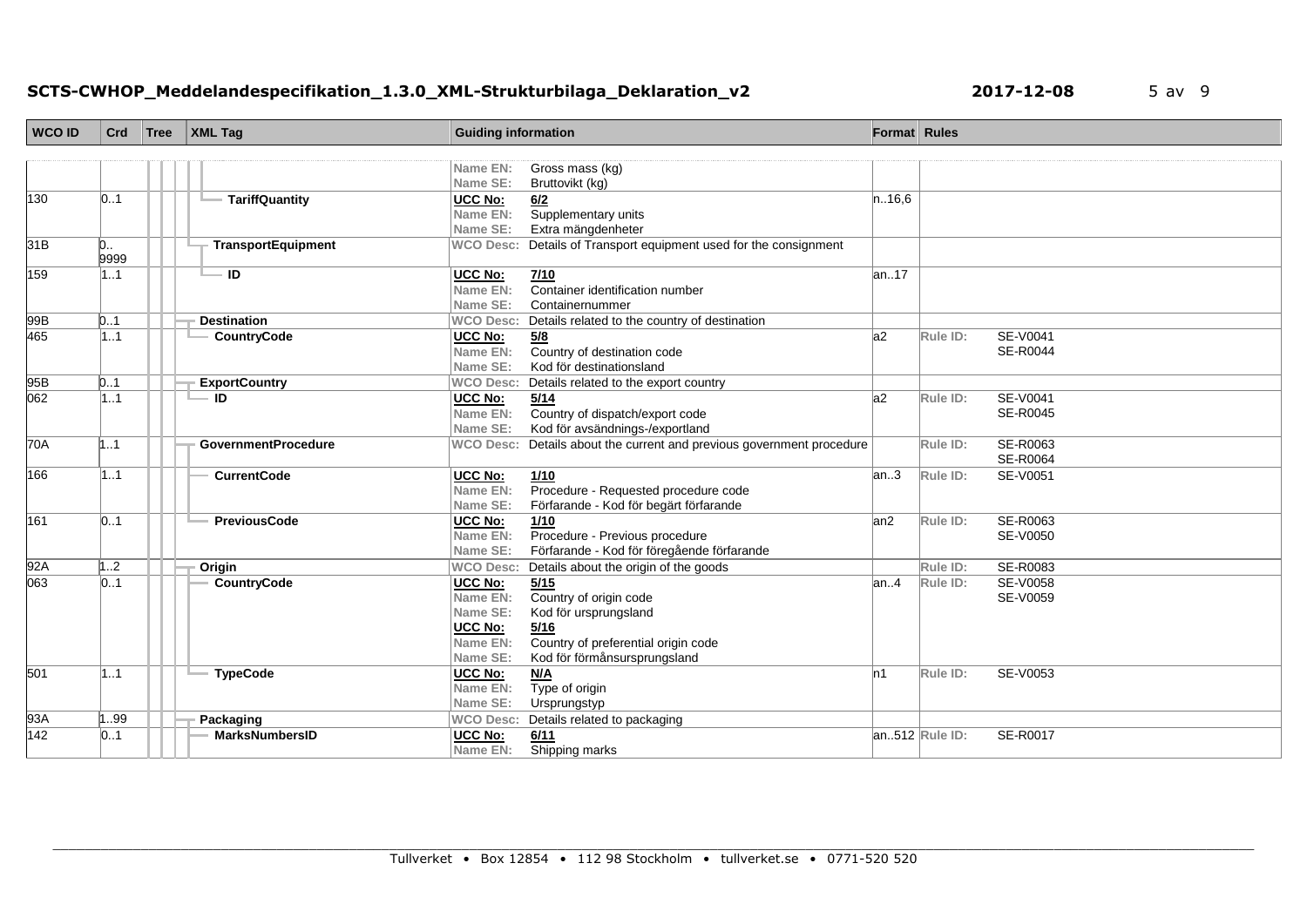# **SCTS-CWHOP\_Meddelandespecifikation\_1.3.0\_XML-Strukturbilaga\_Deklaration\_v2 <b>2017-12-08** 6 av 9

| <b>WCO ID</b>    | Crd  | Tree | XML Tag                     | <b>Guiding information</b>             |                                                                                                                                                                   | Format Rules |                    |                                                            |
|------------------|------|------|-----------------------------|----------------------------------------|-------------------------------------------------------------------------------------------------------------------------------------------------------------------|--------------|--------------------|------------------------------------------------------------|
|                  |      |      |                             |                                        |                                                                                                                                                                   |              |                    |                                                            |
|                  |      |      |                             | Name SE:                               | Märken                                                                                                                                                            |              |                    |                                                            |
| 144              | 01   |      | <b>QuantityQuantity</b>     | <b>UCC No:</b><br>Name EN:<br>Name SE: | 6/10<br>Number of packages<br>Antal kollin                                                                                                                        | ln8          | Rule ID:           | SE-R0018<br>SE-R0019<br>SE-R0098                           |
| 141              | 11   |      | <b>TypeCode</b>             | <b>UCC No:</b><br>Name EN:<br>Name SE: | 6/9<br>Type of packages<br>Kollislag                                                                                                                              | an.2         | Rule ID:           | SE-V0049                                                   |
| 99A              | 0.99 |      | <b>PreviousDocument</b>     | <b>WCO Desc:</b>                       | Information relating to the previous document                                                                                                                     |              |                    |                                                            |
| D031             | 1.1  |      | CategoryCode                | UCC No:<br>Name EN:<br>Name SE:        | 2/1<br>Simplified declaration/Previous documents - Document<br>category<br>Förenklad deklaration/Tidigare dokument -<br>Dokumentkategori                          | la1          | Rule ID:           | SE-V0036                                                   |
| D018             | 11   |      | ID                          | <b>UCC No:</b><br>Name EN:<br>Name SE: | 2/1<br>Simplified declaration/Previous documents - Previous<br>document reference<br>Förenklad deklaration/Tidigare dokument - Referens till<br>tidigare dokument |              | $ an35 $ Rule ID:  | SE-R0020<br>SE-R0021<br><b>SE-R0056</b><br><b>SE-R0057</b> |
| D019             | 11   |      | <b>TypeCode</b>             | <b>UCC No:</b><br>Name EN:<br>Name SE: | 2/1<br>Simplified declaration/Previous documents - Previous<br>document type<br>Förenklad deklaration/Tidigare dokument - Tidigare<br>dokumenttyp                 | an.3         | Rule ID:           | SE-V0019<br>SE-R0096                                       |
| 171              | 01   |      | LineNumeric                 | <b>UCC No:</b><br>Name EN:<br>Name SE: | 2/1<br>Simplified declaration/Previous documents - Goods item<br>identifier<br>Förenklad deklaration/Tidigare dokument -<br>Varupostidentifierare                 | n.5          | Rule ID:           | SE-R0065                                                   |
| 35B              | 01   |      | <b>UCR</b>                  | <b>WCO Desc:</b>                       | Unique Trader Reference such as UCR                                                                                                                               |              |                    |                                                            |
| $\overline{009}$ | 1.1  |      | - TraderAssignedReferenceID | UCC No:<br>Name EN:<br>Name SE:        | 2/4<br>Reference number/UCR<br>Referensnummer/UCR                                                                                                                 | an35         |                    |                                                            |
| 74A              | 1.1  |      | Importer                    | <b>WCO Desc:</b>                       | Party who makes -or on whose behalf a Customs clearing<br>agent or other authorized person makes - an import<br>declaration                                       |              | Rule ID:           | SE-R0024                                                   |
| R037             | 01   |      | <b>Name</b>                 | <b>UCC No:</b><br>Name EN:<br>Name SE: | 3/15<br>Importer - Name<br>Importör - Namn                                                                                                                        |              | $ an.70 $ Rule ID: | SE-R0025                                                   |
| R038             | 01   |      | - ID                        | <b>UCC No:</b>                         | 3/16                                                                                                                                                              |              | $ an.17 $ Rule ID: | SE-R0062                                                   |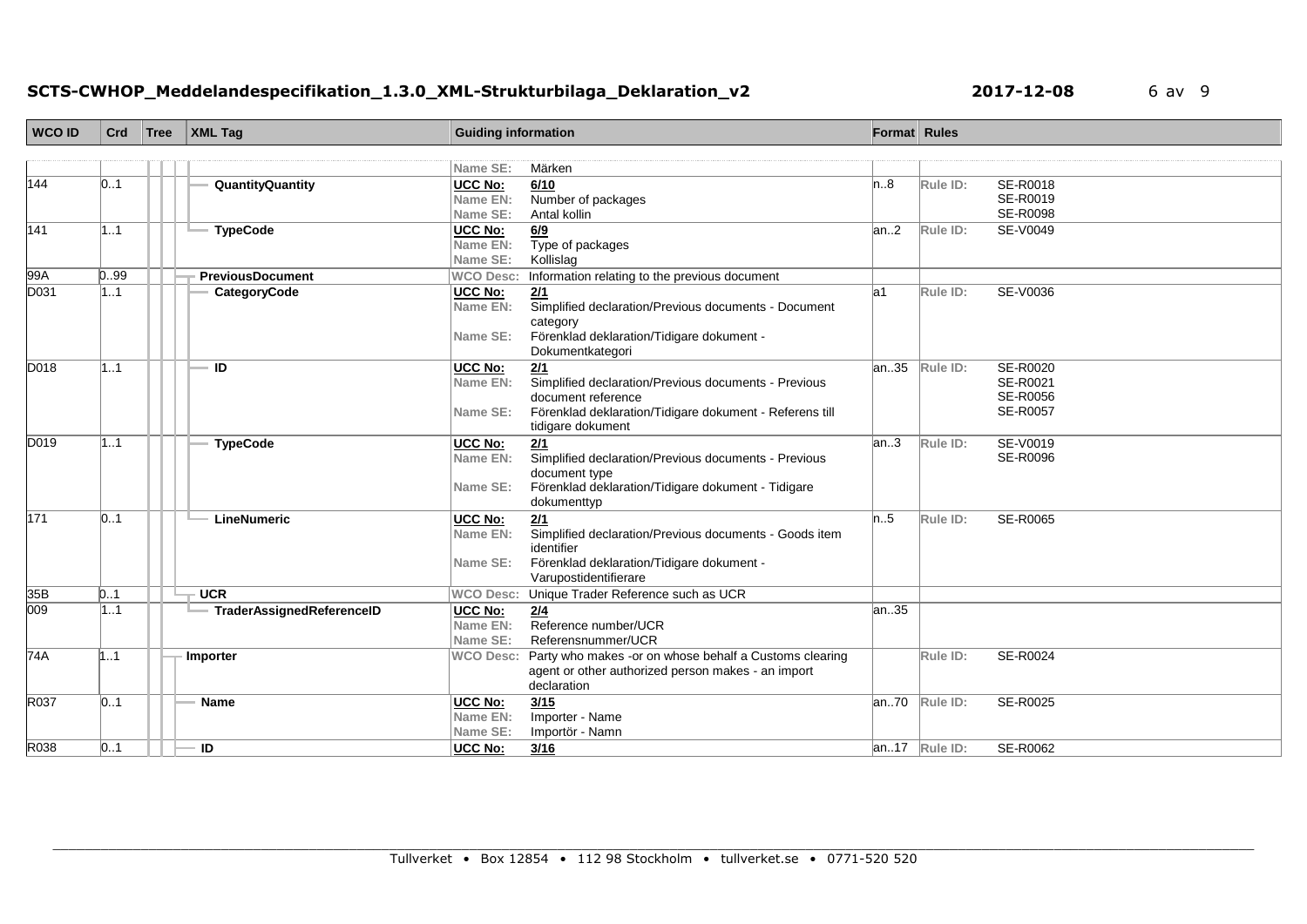# **SCTS-CWHOP\_Meddelandespecifikation\_1.3.0\_XML-Strukturbilaga\_Deklaration\_v2 2017-12-08** 7 av 9

| <b>WCO ID</b>    | Crd   | Tree | $\vert$ XML Tag           | <b>Guiding information</b> |                                                                   | Format Rules |                  |                 |
|------------------|-------|------|---------------------------|----------------------------|-------------------------------------------------------------------|--------------|------------------|-----------------|
|                  |       |      |                           |                            |                                                                   |              |                  |                 |
|                  |       |      |                           | Name EN:                   | Importer identification no                                        |              |                  |                 |
|                  |       |      |                           | Name SE:                   | Importörens identifieringsnummer                                  |              |                  |                 |
| 04A              | 0.1   |      | <b>Address</b>            | <b>WCO Desc:</b>           | Details relating to an address                                    |              |                  |                 |
| $\overline{241}$ | 1.1   |      | <b>CityName</b>           | <b>UCC No:</b>             | 3/15                                                              | an.35        |                  |                 |
|                  |       |      |                           | Name EN:                   | Importer - City                                                   |              |                  |                 |
|                  |       |      |                           | Name SE:                   | Importör - Ort                                                    |              |                  |                 |
| 242              | 11    |      | CountryCode               | <b>UCC No:</b>             | 3/15                                                              | a2           | Rule ID:         | SE-V0041        |
|                  |       |      |                           | Name EN:                   | Importer - Country                                                |              |                  |                 |
|                  |       |      |                           | Name SE:                   | Importör - Land                                                   |              |                  |                 |
| 239              | 01    |      | Line                      | <b>UCC No:</b>             | 3/15                                                              | an70         |                  |                 |
|                  |       |      |                           | Name EN:                   | Importer - Street and number                                      |              |                  |                 |
|                  |       |      | PostcodelD                | Name SE:                   | Importör - Gatuadress                                             |              |                  |                 |
| 245              | 11    |      |                           | <b>UCC No:</b><br>Name EN: | 3/15<br>Importer - Postcode                                       | an.9         |                  |                 |
|                  |       |      |                           | Name SE:                   | Importör - Postnummer                                             |              |                  |                 |
| 35B              | 0.1   |      | <b>UCR</b>                | <b>WCO Desc:</b>           | Unique Trader Reference such as UCR                               |              |                  |                 |
| $\overline{009}$ | 1.1   |      | TraderAssignedReferenceID | <b>UCC No:</b>             | 2/4                                                               | lan35        |                  |                 |
|                  |       |      |                           | Name EN:                   | Reference number/UCR                                              |              |                  |                 |
|                  |       |      |                           | Name SE:                   | Referensnummer/UCR                                                |              |                  |                 |
| 43B              | 1.1   |      | Warehouse                 | <b>WCO Desc:</b>           | Warehouse where a particular goods shipment will be / is /        |              |                  |                 |
|                  |       |      |                           |                            | has been stored                                                   |              |                  |                 |
| L019             | 11    |      | - ID                      | <b>UCC No:</b>             | 2/7                                                               | an35         | Rule ID:         | SE-R0043        |
|                  |       |      |                           | Name EN:                   | Identification of warehouse - Warehouse identifier                |              |                  | SE-R0060        |
|                  |       |      |                           | Name SE:                   | Identifiering av lager - Lageridentifierare                       |              |                  |                 |
| L <sub>112</sub> | 11    |      | <b>TypeCode</b>           | <b>UCC No:</b>             | 2/7                                                               | la1          | Rule ID:         | SE-R0059        |
|                  |       |      |                           | Name EN:                   | Identification of warehouse -Warehouse type                       |              |                  | SE-V0038        |
|                  |       |      |                           | Name SE:                   | Identifiering av lager - Lagertyp                                 |              |                  | <b>SE-R0096</b> |
| 90A              | 0.891 |      | ObligationGuarantee       | <b>WCO Desc:</b>           | Details regarding undertaking given in cash, bond or as a         |              |                  |                 |
|                  |       |      |                           |                            | written guarantee to ensure that an obligation will be fulfilled, |              |                  |                 |
|                  |       |      |                           |                            | e.g. under a transit procedure                                    |              |                  |                 |
| 492              | 01    |      | <b>AmountAmount</b>       | UCC No:                    | 8/3                                                               | n.16,2       |                  |                 |
|                  |       |      |                           | Name EN:                   | Guarantee reference - Amount of import or export duty             |              |                  |                 |
|                  |       |      |                           |                            | and, where Article 89(2) first subpara of the codes applies,      |              |                  |                 |
|                  |       |      |                           |                            | other charges                                                     |              |                  |                 |
|                  |       |      |                           | Name SE:                   | Referens för garanti - Import- eller exporttullbelopp och,        |              |                  |                 |
|                  |       |      |                           |                            | när artikel 89.2 första stycket i kodexen tillämpas, andra        |              |                  |                 |
|                  |       |      |                           |                            | avgifter                                                          |              |                  |                 |
|                  |       |      | currencyID                |                            |                                                                   |              |                  |                 |
| D014             | 01    |      | ID                        | <b>UCC No:</b>             | 8/3                                                               |              | $an.35$ Rule ID: | SE-R0078        |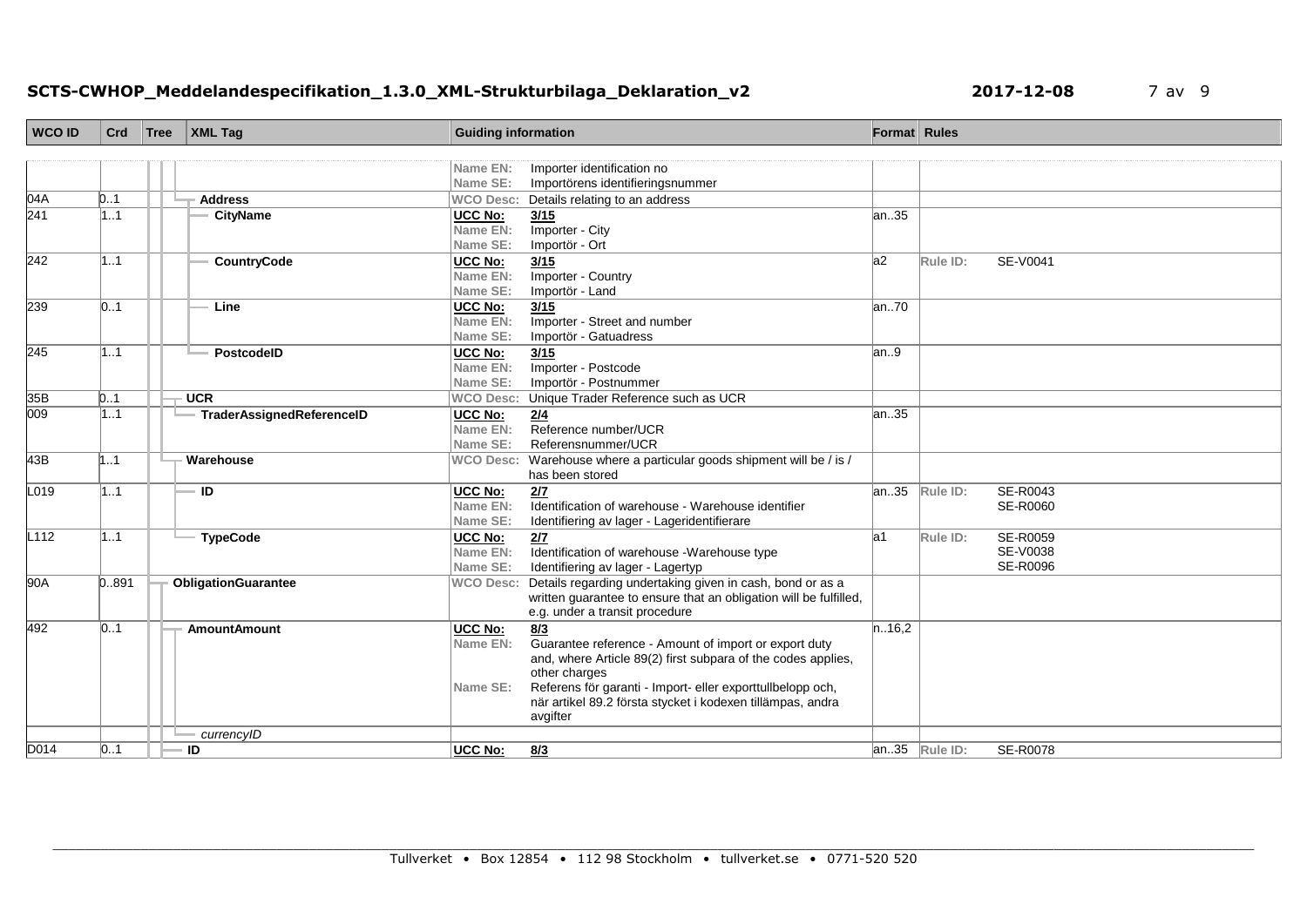# **SCTS-CWHOP\_Meddelandespecifikation\_1.3.0\_XML-Strukturbilaga\_Deklaration\_v2 <b>2017-12-08** 8 av 9

| <b>WCO ID</b> | Crd       | Tree | <b>XML Tag</b>             | <b>Guiding information</b>             |                                                                                                                                                                   | Format Rules |          |                                                |
|---------------|-----------|------|----------------------------|----------------------------------------|-------------------------------------------------------------------------------------------------------------------------------------------------------------------|--------------|----------|------------------------------------------------|
|               |           |      |                            |                                        |                                                                                                                                                                   |              |          |                                                |
|               |           |      |                            | Name EN:<br>Name SE:                   | Guarantee reference - Other guarantee reference<br>Referens för garanti - Annan referns för garanti                                                               |              |          | SE-R0122                                       |
| 100           | 01        |      | ReferencelD                | <b>UCC No:</b><br>Name EN:<br>Name SE: | 8/3<br>Guarantee reference - GRN<br>Referens för garanti - GRN                                                                                                    | an24         | Rule ID: | SE-R0078<br>SE-R0122                           |
| 101           | 1.1       |      | <b>SecurityDetailsCode</b> | <b>UCC No:</b><br>Name EN:<br>Name SE: | 8/2<br>Guarantee type<br>Typ av garanti                                                                                                                           | lan1         | Rule ID: | SE-V0054<br>SE-R0096                           |
| 499           | 01        |      | <b>AccessCode</b>          | UCC No:<br>Name EN:<br>Name SE:        | 8/3<br>Guarantee reference - Guarantee access code<br>Referens för garanti - Åtkomstkod                                                                           | an4          |          |                                                |
| 14C           | 0.1       |      | <b>GuaranteeOffice</b>     | <b>WCO Desc:</b>                       | Details identifying the government agency office related to<br>the guarantee                                                                                      |              |          |                                                |
| G014          | 1.1       |      | $\blacksquare$ ID          | UCC No:<br>Name EN:<br>Name SE:        | 8/3<br>Guarantee reference - Customs office of guarantee<br>Referens för garanti - Garantitullkontor                                                              | lan8         |          |                                                |
| 15C           | 1.1       |      | <b>PresentationOffice</b>  | <b>WCO Desc:</b>                       | Details identifying the government agency office of<br>presentation                                                                                               |              |          |                                                |
| G015          | 11        |      | - ID                       | <b>UCC No:</b><br>Name EN:<br>Name SE: | 5/26<br>Customs office of presentation<br>Anmälningstullkontor                                                                                                    | an8          | Rule ID: | SE-R0061                                       |
| 99A           | 0<br>9999 |      | <b>PreviousDocument</b>    | <b>WCO Desc:</b>                       | Information relating to the previous document                                                                                                                     |              |          |                                                |
| D031          | 1.1       |      | CategoryCode               | UCC No:<br>Name EN:<br>Name SE:        | 2/1<br>Simplified declaration/Previous documents - Document<br>category<br>Förenklad deklaration/Tidigare dokument -<br>Dokumentkategori                          | la1          | Rule ID: | SE-V0036                                       |
| D018          | 1.1       |      | ID                         | <b>UCC No:</b><br>Name EN:<br>Name SE: | 2/1<br>Simplified declaration/Previous documents - Previous<br>document reference<br>Förenklad deklaration/Tidigare dokument - Referens till<br>tidigare dokument | an35         | Rule ID: | SE-R0021<br><b>SE-R0056</b><br><b>SE-R0057</b> |
| D019          | 11        |      | <b>TypeCode</b>            | UCC No:<br>Name EN:<br>Name SE:        | Simplified declaration/Previous documents - Previous<br>document type<br>Förenklad deklaration/Tidigare dokument - Tidigare<br>dokumenttyp                        | an.3         | Rule ID: | SE-V0019<br><b>SE-R0096</b>                    |
| 171           | 01        |      | LineNumeric                | <b>UCC No:</b>                         | 2/1                                                                                                                                                               | n.5          | Rule ID: | <b>SE-R0065</b>                                |